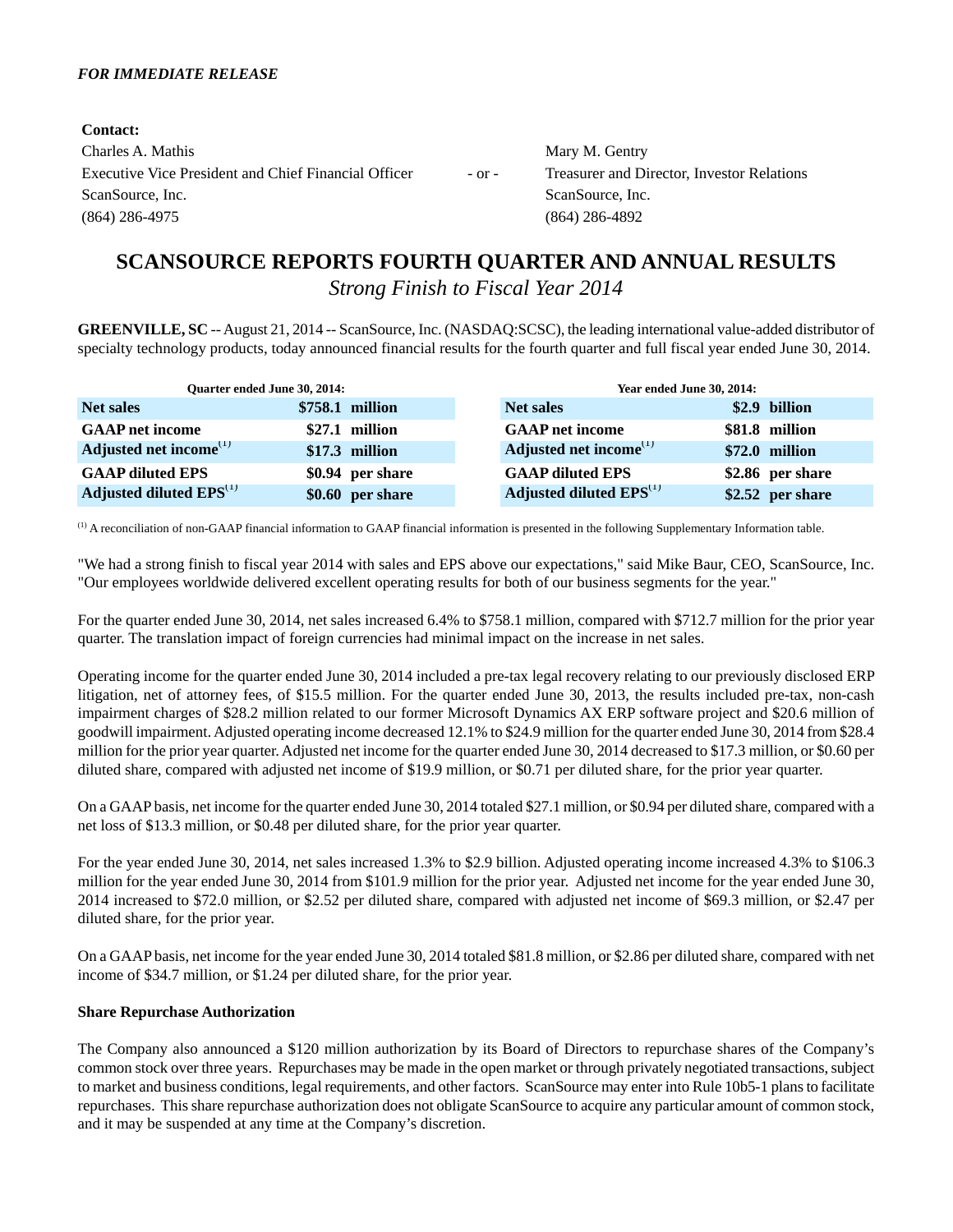The Company expects to fund share repurchases through cash on hand and cash generated from its operations. ScanSource had approximately 28.5 million shares of common stock outstanding as of June 30, 2014.

### **Forecast for Next Quarter**

The Company announced its current expectations for the first quarter fiscal year 2015. Excluding acquisitions and acquisition costs, ScanSource expects net sales for the quarter ending September 30, 2014 to range from \$750 million to \$770 million and diluted earnings per share to range from \$0.59 to \$0.61 per share.

#### **Webcast Details**

ScanSource will present additional information about its financial results and outlook in a conference call with presentation slides today, August 21, 2014, at 5:00 p.m. (ET). A webcast of the call and accompanying presentation slides will be available for all interested parties and can be accessed at www.scansource.com (Investor Relations section). The webcast will be available for replay for 60 days.

#### **Safe Harbor Statement**

This press release contains comments that are "forward-looking" statements that involve risks and uncertainties; these statements are subject to the safe harbor created by the Private Securities Litigation Reform Act of 1995. Any number of important factors could cause actual results to differ materially from anticipated or forecasted results, including, but not limited to, expanded international operations that expose the Company to greater risks than its operations in domestic markets; risks in connection with our growth which includes strategic acquisitions; costs and delays in connection with the Company's new ERP system; the ability to forecast volatility in earnings resulting from the quarterly revaluation of the Company's earnout obligation to the sellers of CDC; risks associated with consolidation of the Company's vendors; risks in connection with compliance with laws and regulations governing the Company's international business; macroeconomic circumstances that could impact the business, such as currency fluctuations, credit market conditions, and an economic downturn; the timing and amount of any share repurchases; the exercise of discretion by the Company to make any repurchase or continue the share repurchase authorization; and changes to the source of funds for any repurchases. For more information concerning factors that could cause actual results to differ from anticipated results, see the Company's annual report on Form 10-K for the year ended June 30, 2013 and the Company's quarterly report on Form 10-Q for the quarter ended March 31, 2014, filed with the Securities and Exchange Commission. Except as may be required by law, the Company expressly disclaims any obligation to update these forward-looking statements to reflect events or circumstances after the date of this press release or to reflect the occurrence of unanticipated events.

#### **Non-GAAP Financial Information**

In addition to disclosing results that are determined in accordance with United States Generally Accepted Accounting Principles ("GAAP"), the Company also discloses certain non-GAAP financial measures, including net sales excluding the translation impact of foreign currencies, adjusted net income and adjusted EPS, and return on invested capital ("ROIC"). Non-GAAP financial measures are used to better understand and evaluate performance, including comparisons from period to period, as described below.

*Net sales excluding the translation impact of foreign currencies*: The Company discusses the percentage change in net sales excluding the translation impact from changes in foreign currency exchange rates between reporting periods. This measure enhances comparability between periods to help analyze underlying trends.

*Adjusted net income and adjusted EPS:* To evaluate current period performance on a clearer and more consistent basis with prior periods, the Company discloses adjusted net income and adjusted diluted earnings per share. Results for the quarter and year ended June 30, 2014 exclude a legal recovery, net of attorney fees. Results for the quarter and year ended June 30, 2013 exclude ERP and goodwill impairment charges and costs associated with tax compliance and personnel replacement in the Company's Belgian office. Management believes that these historical items are outside of the Company's normal operating income and expenses. Adjusted net income and adjusted EPS are useful in better assessing and understanding the Company's operating performance, especially when comparing results with previous periods or forecasting performance for future periods.

*Return on invested capital ("ROIC"):* Management uses ROIC as a performance measurement to assess efficiency in allocating capital under the Company's control to generate returns. Management believes this metric balances the Company's operating results with asset and liability management, is not impacted by capitalization decisions and is considered to have a strong correlation with shareholder value creation. In addition, it is easily computed, communicated and understood. ROIC also provides management a measure of the Company's profitability on a basis more comparable to historical or future periods.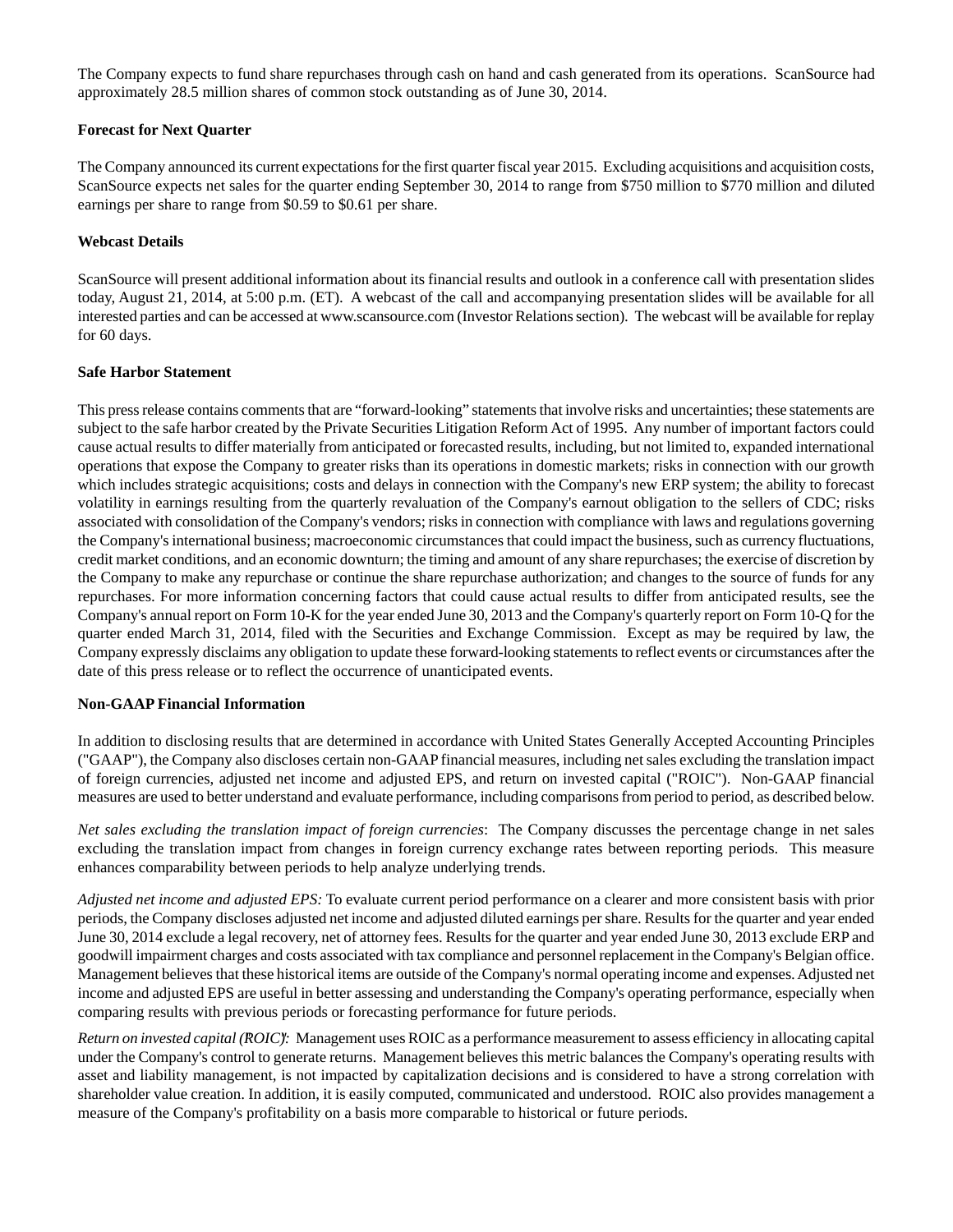ROIC assists management in comparing the Company's performance over various reporting periods on a consistent basis because it removes from operating results the impact of items that do not reflect core operating performance. Management believes the calculation of ROIC provides useful information to investors and is an additional relevant comparison of the Company's performance during the year. In addition, the Company's Board of Directors uses ROIC in evaluating business and management performance. Certain management incentive compensation targets are set and measured relative to ROIC.

These non-GAAP financial measures have limitations as analytical tools, and the non-GAAP financial measures that the Company reports may not be comparable to similarly titled amounts reported by other companies. Analysis of results and outlook on a non-GAAP basis should be considered in addition to, and not in substitution for or as superior to, measurements of financial performance prepared in accordance with GAAP. A reconciliation of the Company's non-GAAP financial information to GAAP is set forth in the following Supplementary Information tables.

# **About ScanSource, Inc.**

ScanSource, Inc. (NASDAQ: SCSC) is the leading international distributor of specialty technology products, focusing on point-ofsale (POS) and barcode, communications and physical security solutions. ScanSource's teams provide value-added services and operate from two technology segments, Worldwide Barcode & Security and Worldwide Communications & Services. ScanSource is committed to helping its reseller customers choose, configure and deliver the industry's best products across almost every vertical market in North America, Latin America and Europe. Founded in 1992, the Company ranks #751 on the Fortune 1000. For more information, visit www.scansource.com.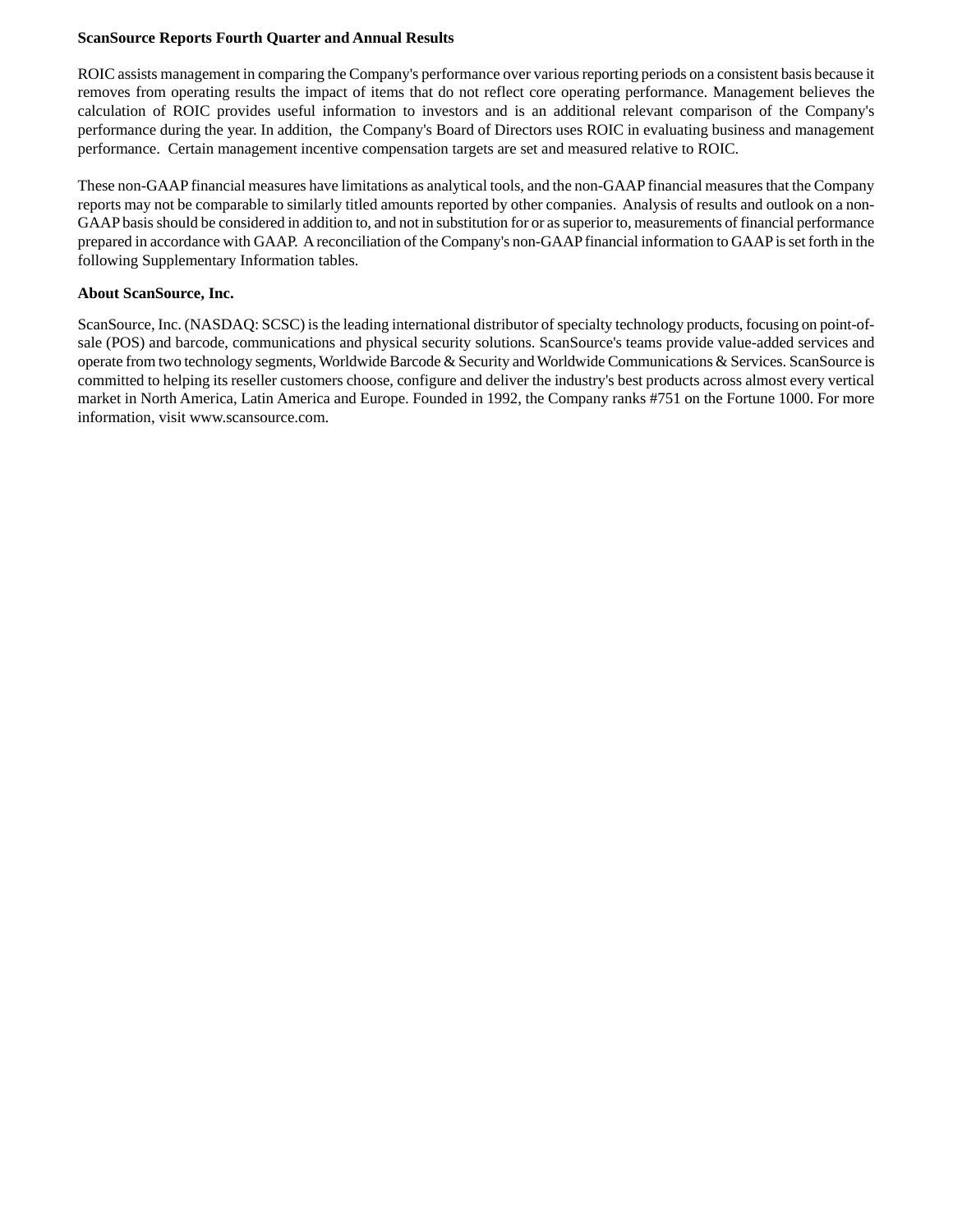# **ScanSource, Inc. and Subsidiaries Condensed Consolidated Balance Sheets (Unaudited)**

**(in thousands)** 

|                                                                                                   |                 | June 30, 2014 |               | June 30, 2013* |
|---------------------------------------------------------------------------------------------------|-----------------|---------------|---------------|----------------|
| <b>Assets</b>                                                                                     |                 |               |               |                |
| Current assets:                                                                                   |                 |               |               |                |
| Cash and cash equivalents                                                                         | \$              | 194,851       | $\mathcal{S}$ | 148,164        |
| Accounts receivable, less allowance of \$26,257 at June 30, 2014<br>and \$25,479 at June 30, 2013 |                 | 464,405       |               | 435,028        |
| Inventories                                                                                       |                 | 504,758       |               | 402,307        |
| Prepaid expenses and other current assets                                                         |                 | 33,558        |               | 40,105         |
| Deferred income taxes                                                                             |                 | 18,109        |               | 16,456         |
| Total current assets                                                                              |                 | 1,215,681     |               | 1,042,060      |
| Property and equipment, net                                                                       |                 | 31,823        |               | 20,203         |
| Goodwill                                                                                          |                 | 32,342        |               | 31,795         |
| Other non-current assets, including net identifiable intangible assets                            |                 | 55,278        |               | 70,125         |
| <b>Total assets</b>                                                                               | $\overline{\$}$ | 1,335,124     | $\mathcal{S}$ | 1,164,183      |
| <b>Liabilities and Shareholders' Equity</b>                                                       |                 |               |               |                |
| Current liabilities:                                                                              |                 |               |               |                |
| Accounts payable                                                                                  | $\mathcal{S}$   | 421,721       | $\mathcal{S}$ | 362,271        |
| Accrued expenses and other current liabilities                                                    |                 | 63,574        |               | 59,983         |
| Current portion of contingent consideration                                                       |                 | 5,851         |               | 3,732          |
| Income taxes payable                                                                              |                 | 8,685         |               | 1,696          |
| <b>Total current liabilities</b>                                                                  |                 | 499,831       |               | 427,682        |
| Deferred income taxes                                                                             |                 | 185           |               | 205            |
| Long-term debt                                                                                    |                 | 5,429         |               | 5,429          |
| Long-term portion of contingent consideration                                                     |                 | 5,256         |               | 8,813          |
| Other long-term liabilities                                                                       |                 | 21,780        |               | 26,098         |
| <b>Total liabilities</b>                                                                          |                 | 532,481       |               | 468,227        |
| Shareholders' equity:                                                                             |                 |               |               |                |
| Common stock                                                                                      |                 | 168,447       |               | 149,821        |
| Retained earnings                                                                                 |                 | 650,896       |               | 569,107        |
| Accumulated other comprehensive income (loss)                                                     |                 | (16,700)      |               | (22, 972)      |
| Total shareholders' equity                                                                        |                 | 802,643       |               | 695,956        |
| Total liabilities and shareholders' equity                                                        | \$              | 1,335,124     | <sup>\$</sup> | 1,164,183      |
| $\sim$ 11. 10.                                                                                    |                 |               |               |                |

\* Derived from audited financial statements.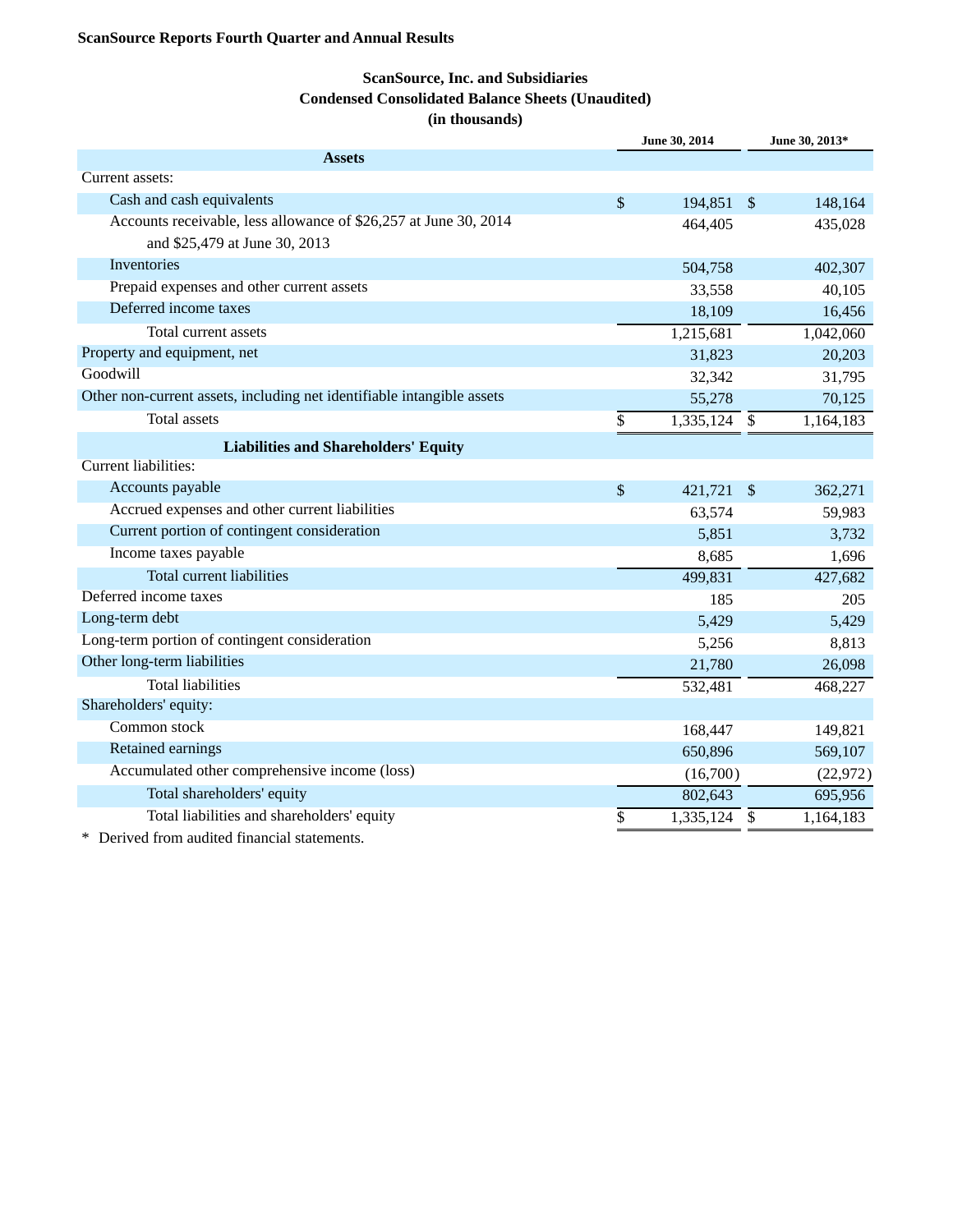# **ScanSource, Inc. and Subsidiaries Condensed Consolidated Income Statements (Unaudited) (in thousands)**

|                                                    |               | <b>Ouarter</b> ended<br><b>June 30,</b> |               |               |               | <b>Year ended</b><br><b>June 30.</b> |               |           |  |
|----------------------------------------------------|---------------|-----------------------------------------|---------------|---------------|---------------|--------------------------------------|---------------|-----------|--|
|                                                    |               | 2014                                    |               | 2013*         |               | 2014                                 |               | 2013*     |  |
| Net sales                                          | $\mathcal{S}$ | 758,113                                 | $\mathcal{S}$ | 712,678       | $\frac{1}{2}$ | 2,913,634                            | $\sqrt{\$}$   | 2,876,964 |  |
| Cost of goods sold                                 |               | 684,120                                 |               | 637,027       |               | 2,612,535                            |               | 2,584,090 |  |
| Gross profit                                       |               | 73,993                                  |               | 75,651        |               | 301,099                              |               | 292,874   |  |
| Operating expenses:                                |               |                                         |               |               |               |                                      |               |           |  |
| Selling, general and administrative expenses       |               | 48,951                                  |               | 46,824        |               | 192,492                              |               | 191,216   |  |
| Impairment charges (legal recovery) <sup>(a)</sup> |               | (15, 490)                               |               | 48,772        |               | (15,490)                             |               | 48,772    |  |
| Change in fair value of contingent consideration   |               | 93                                      |               | 447           |               | 2,311                                |               | 1,843     |  |
| Operating income                                   |               | 40,439                                  |               | (20, 392)     |               | 121,786                              |               | 51,043    |  |
| Other expense (income):                            |               |                                         |               |               |               |                                      |               |           |  |
| Interest expense                                   |               | 33                                      |               | 419           |               | 731                                  |               | 775       |  |
| Interest income                                    |               | (721)                                   |               | (590)         |               | (2,364)                              |               | (2,238)   |  |
| Other, net                                         |               | 247                                     |               | (554)         |               | 312                                  |               | (520)     |  |
| Income (loss) before income taxes                  |               | 40,880                                  |               | (19,667)      |               | 123,107                              |               | 53,026    |  |
| Provision for income taxes                         |               | 13,775                                  |               | (6,352)       |               | 41,318                               |               | 18,364    |  |
| Net income (loss)                                  | $\sqrt$       | 27,105                                  | $\mathcal{S}$ | $(13,315)$ \$ |               | 81,789                               | $\mathcal{S}$ | 34,662    |  |
| Per share data:                                    |               |                                         |               |               |               |                                      |               |           |  |
| Weighted-average shares outstanding, basic         |               | 28,525                                  |               | 27,922        |               | 28,337                               |               | 27,774    |  |
| Net income (loss) per common share, basic          | \$            | 0.95                                    | -S            | $(0.48)$ \$   |               | 2.89                                 | \$            | 1.25      |  |
|                                                    |               |                                         |               |               |               |                                      |               |           |  |
| Weighted-average shares outstanding, diluted       |               | 28,763                                  |               | 27,922        |               | 28,602                               |               | 27,994    |  |
| Net income (loss) per common share, diluted        | \$            | 0.94                                    | $\sqrt$       | $(0.48)$ \$   |               | $2.86$ \$                            |               | 1.24      |  |

\* Derived from audited financial statements.

(a) Includes a \$15.5 million legal recovery, net of attorney fees related to our previously disclosed ERP litigation for the quarter and year ended June 30, 2014. Includes a \$28.2 million non-cash impairment charge related to our former Microsoft Dynamics AX ERP software project and a \$20.6 million non-cash goodwill impairment charge for two of our reporting units for the quarter and year ended June 30, 2013.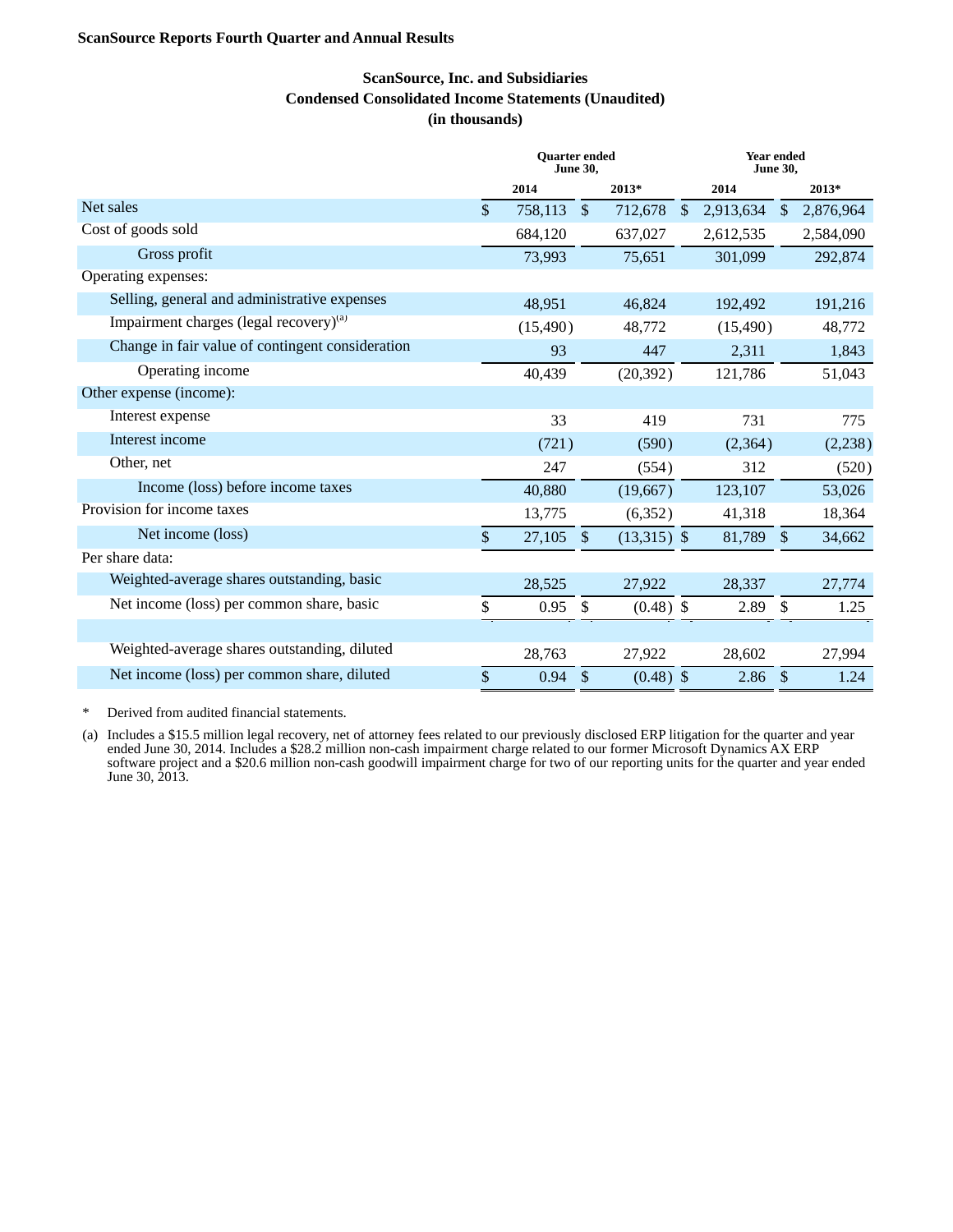### **ScanSource, Inc. and Subsidiaries Supplementary Information (Unaudited) (in thousands)**

| <b>Net Sales by Segment:</b>        |                               |                                         |               |           |             |                                            |
|-------------------------------------|-------------------------------|-----------------------------------------|---------------|-----------|-------------|--------------------------------------------|
|                                     |                               | <b>Ouarter ended</b><br><b>June 30,</b> |               |           |             | $\frac{0}{0}$<br>Non-GAAP<br><b>Change</b> |
|                                     |                               | 2014                                    |               | 2013      | % Change    | Excluding $FX^{(a)}$                       |
| Worldwide Barcode & Security        | \$                            | 490,505                                 | <sup>\$</sup> | 444,766   | 10.3 %      | 10.0 %                                     |
| Worldwide Communications & Services |                               | 267,608                                 |               | 267,912   | $(0.1)$ %   | $(0.4)$ %                                  |
| Consolidated                        | \$                            | 758,113                                 | -S            | 712,678   | 6.4%        | 6.1 %                                      |
|                                     | Year ended<br><b>June 30,</b> |                                         |               |           |             | $\frac{0}{0}$<br>Non-GAAP<br><b>Change</b> |
|                                     |                               | 2014                                    |               | 2013      | % Change    | Excluding $FX^{(a)}$                       |
| Worldwide Barcode & Security        | \$                            | 1.873.177                               | -S            | 1.828.219 | 2.5 %       | $2.5\%$                                    |
| Worldwide Communications & Services |                               | 1.040.457                               |               | 1.048.745 | $(0.8)$ %   | $(1.1)$ %                                  |
| Consolidated                        | \$                            | 2,913,634                               |               | 2.876.964 | 1.3<br>$\%$ | $1.2 \, %$                                 |

#### **Net Sales by Geographic Segment:**

|                                  | <b>Ouarter ended</b><br><b>June 30,</b> |         |          | <b>Non-GAAP</b><br>$\frac{0}{0}$<br><b>Change</b> |
|----------------------------------|-----------------------------------------|---------|----------|---------------------------------------------------|
|                                  | 2014                                    | 2013    | % Change | Excluding $FX^{(b)}$                              |
| North American (U.S. and Canada) | \$<br>577.687                           | 537.530 | $7.5\%$  | 7.5 %                                             |
| International                    | 180.426                                 | 175.148 | 3.0 %    | 2.0 %                                             |
| Consolidated                     | \$<br>758.113                           | 712,678 | 6.4 %    | $\%$                                              |

|                                  |    | <b>Year ended</b><br><b>June 30,</b> | $\frac{6}{9}$<br><b>Non-GAAP</b><br><b>Change</b> |             |                      |
|----------------------------------|----|--------------------------------------|---------------------------------------------------|-------------|----------------------|
|                                  |    | 2014                                 | 2013                                              | % Change    | Excluding $FX^{(b)}$ |
| North American (U.S. and Canada) | S  | 2,179,890                            | 2,139,723                                         | 1.9 %       | $.9\%$               |
| International                    |    | 733.744                              | 737.241                                           | $(0.5)$ %   | 7)%<br>(0.7          |
| Consolidated                     | \$ | 2.913.634                            | 2,876,964                                         | 1.3<br>$\%$ | $.2 \frac{9}{6}$     |

Notes:

(a) Year-over-year net sales growth rate excluding the translation impact of changes in foreign currency exchange rates. Calculated by translating the net sales for the quarter ended and year ended June 30, 2014 into U.S. dollars using the weighted average foreign exchange rates for the quarter ended and year ended June 30, 2013, respectively. Worldwide Barcode & Security net sales excluding the translation impact of foreign currencies for the quarter ended and year ended June 30, 2014, as adjusted, totaled \$489.4 million and \$1.9 billion, respectively. Worldwide Communications & Services net sales excluding the translation impact of foreign currencies for the quarter ended and year ended June 30, 2014, as adjusted, totaled \$266.9 million and \$1.0 billion.

(b) Year-over-year net sales growth rate excluding the translation impact of changes in foreign currency exchange rates. Calculated by translating the net sales for the quarter ended and year ended June 30, 2014 into U.S. dollars using the weighted average foreign exchange rates for the quarter ended and year ended June 30, 2013, respectively. International net sales excluding the translation impact of foreign currencies for the quarter ended and year ended June 30, 2014, as adjusted, totaled \$178.7 million and \$732.4 million, respectively.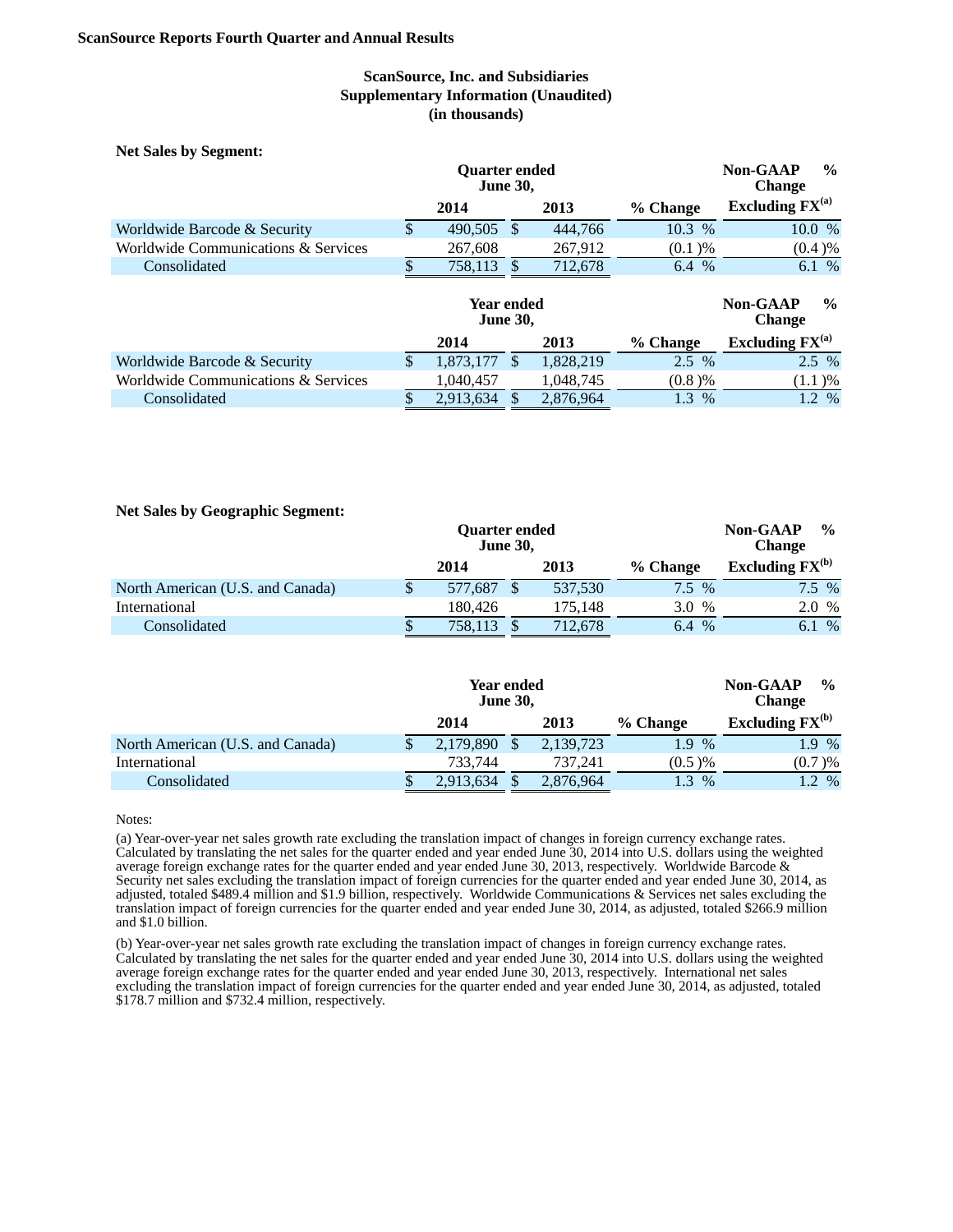# **ScanSource, Inc. and Subsidiaries Supplementary Information (Unaudited) (in thousands)**

# **Non-GAAP Financial Information:**

|                                      | <b>Ouarter ended June 30, 2014</b> |           |                          |          |                      |         |                              |        |  |
|--------------------------------------|------------------------------------|-----------|--------------------------|----------|----------------------|---------|------------------------------|--------|--|
|                                      | <b>Operating</b><br>income         |           | <b>Pre-tax</b><br>income |          | <b>Net</b><br>income |         | <b>Diluted</b><br><b>EPS</b> |        |  |
| <b>GAAP</b> measure                  |                                    | 40.439    | \$.                      | 40.880   | $\mathbb{S}$         | 27,105  |                              | 0.94   |  |
| Adjustment:                          |                                    |           |                          |          |                      |         |                              |        |  |
| Legal recovery, net of attorney fees |                                    | (15, 490) |                          | (15,490) |                      | (9,756) |                              | (0.34) |  |
| Non-GAAP measure                     |                                    | 24.949    | \$.                      | 25.390   | \$                   | 17.349  |                              | 0.60   |  |

|                               | <b>Ouarter ended June 30, 2013</b>   |        |                                             |                                |        |  |                              |  |
|-------------------------------|--------------------------------------|--------|---------------------------------------------|--------------------------------|--------|--|------------------------------|--|
|                               | <b>Operating</b><br>income<br>(loss) |        | <b>Pre-tax</b><br>income<br>$(\text{loss})$ | <b>Net</b><br>income<br>(loss) |        |  | <b>Diluted</b><br><b>EPS</b> |  |
| <b>GAAP</b> measure           | \$                                   |        | $(20,392)$ \$ $(19,667)$ \$ $(13,315)$ \$   |                                |        |  | (0.48)                       |  |
| Adjustments:                  |                                      |        |                                             |                                |        |  |                              |  |
| Impairment charges - ERP      |                                      | 28,210 | 28,210                                      |                                | 18,015 |  | 0.65                         |  |
| Impairment charges - goodwill |                                      | 20,562 | 20.562                                      |                                | 15,201 |  | 0.54                         |  |
| Non-GAAP measure              | S                                    | 28.380 | 29.105<br>S                                 | S                              | 19.901 |  | 0.71                         |  |

|                                      | Year ended June 30, 2014             |          |                                 |                      |         |                              |        |  |  |
|--------------------------------------|--------------------------------------|----------|---------------------------------|----------------------|---------|------------------------------|--------|--|--|
|                                      | <b>Operating</b><br>income<br>income |          | <b>Pre-tax</b>                  | <b>Net</b><br>income |         | <b>Diluted</b><br><b>EPS</b> |        |  |  |
| GAAP measure                         |                                      |          | $$121,786$ $$123,107$ $$81,789$ |                      |         | - \$                         | 2.86   |  |  |
| Adjustment:                          |                                      |          |                                 |                      |         |                              |        |  |  |
| Legal recovery, net of attorney fees |                                      | (15,490) | (15,490)                        |                      | (9,756) |                              | (0.34) |  |  |
| Non-GAAP measure                     |                                      | 106.296  | $$107,617$ \ \$                 |                      | 72.033  |                              | 2.52   |  |  |

|                                                                                                | Year ended June 30, 2013 |                            |                          |                      |        |   |                              |
|------------------------------------------------------------------------------------------------|--------------------------|----------------------------|--------------------------|----------------------|--------|---|------------------------------|
|                                                                                                |                          | <b>Operating</b><br>income | <b>Pre-tax</b><br>income | <b>Net</b><br>income |        |   | <b>Diluted</b><br><b>EPS</b> |
| GAAP measure                                                                                   | \$                       | 51,043                     | 53,026<br>S              | S                    | 34,662 | S | 1.24                         |
| Adjustments:                                                                                   |                          |                            |                          |                      |        |   |                              |
| Belgian tax compliance and personnel replacement<br>costs, including related professional fees |                          | 2,121                      | 2,121                    |                      | 1,400  |   | 0.05                         |
| Impairment charges - ERP                                                                       |                          | 28,210                     | 28,210                   |                      | 18,015 |   | 0.64                         |
| Impairment charges - goodwill                                                                  |                          | 20,562                     | 20,562                   |                      | 15,201 |   | 0.54                         |
| Non-GAAP measure                                                                               |                          | 101,936                    | \$103,919                | \$                   | 69,278 |   | 2.47                         |